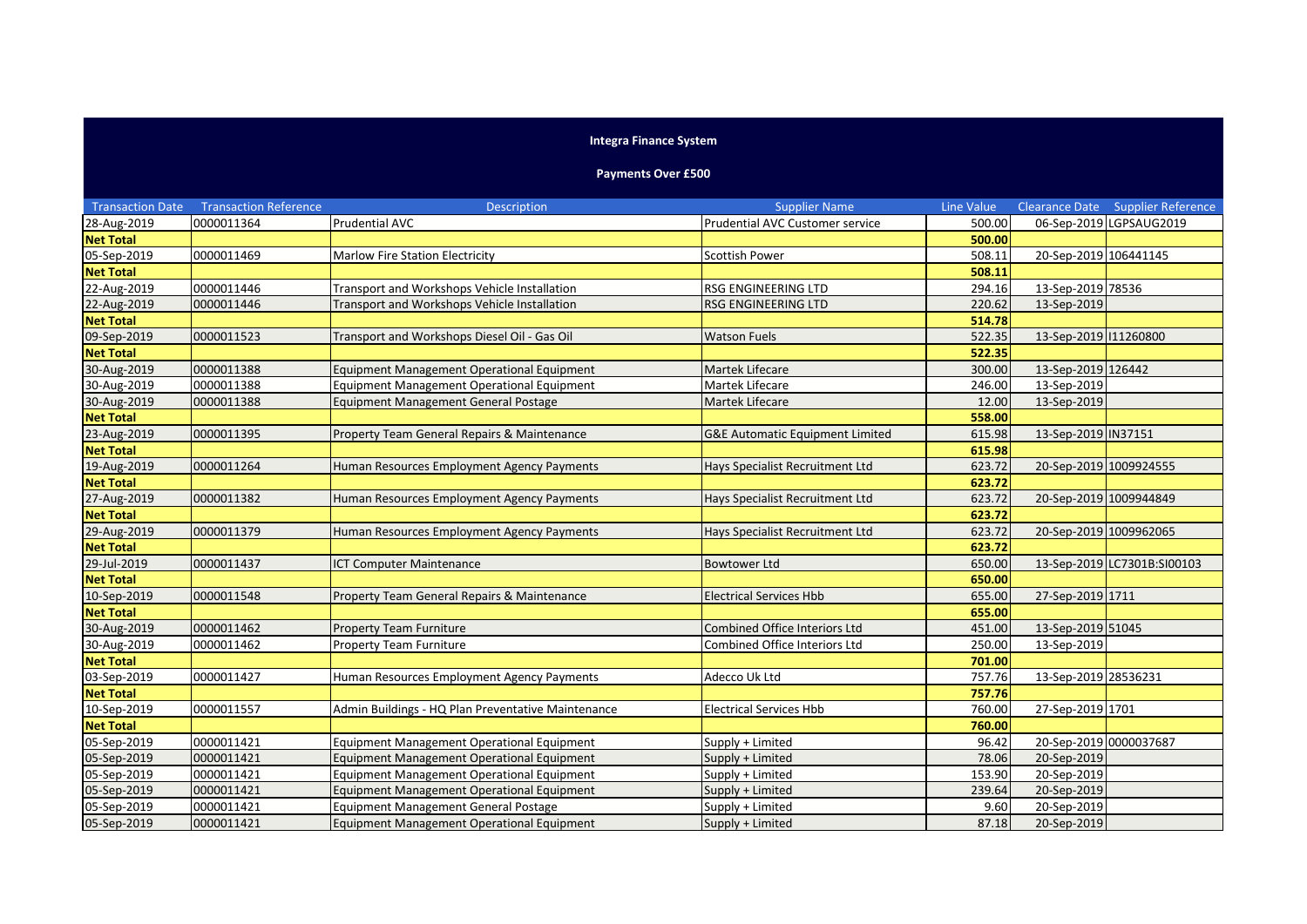| <b>Net Total</b> |            |                                                            |                                       | 664.80   |                            |
|------------------|------------|------------------------------------------------------------|---------------------------------------|----------|----------------------------|
| 10-Sep-2019      | 0000011542 | CAP - ICT Hardware Purchase                                | <b>Electrical Services Hbb</b>        | 830.00   | 27-Sep-2019 1696           |
| <b>Net Total</b> |            |                                                            |                                       | 830.00   |                            |
| 19-Aug-2019      | 0000011443 | Transport and Workshops Vehicle Installation               | <b>RSG ENGINEERING LTD</b>            | 141.54   | 13-Sep-2019 78448          |
| 19-Aug-2019      | 0000011443 | Transport and Workshops Vehicle Installation               | RSG ENGINEERING LTD                   | 85.71    | 13-Sep-2019                |
| 19-Aug-2019      | 0000011443 | Transport and Workshops Vehicle Installation               | <b>RSG ENGINEERING LTD</b>            | 163.62   | 13-Sep-2019                |
| 19-Aug-2019      | 0000011443 | Transport and Workshops Vehicle Installation               | RSG ENGINEERING LTD                   | 49.50    | 13-Sep-2019                |
| 19-Aug-2019      | 0000011443 | Transport and Workshops Vehicle Installation               | RSG ENGINEERING LTD                   | 390.12   | 13-Sep-2019                |
| <b>Net Total</b> |            |                                                            |                                       | 830.49   |                            |
| 03-Sep-2019      | 0000011428 | Human Resources Employment Agency Payments                 | Adecco Uk Ltd                         | 870.40   | 13-Sep-2019 28536232       |
| <b>Net Total</b> |            |                                                            |                                       | 870.40   |                            |
| 30-Aug-2019      | 0000011362 | Transport and Workshops Insurance                          | Spraytech                             | 887.08   | 13-Sep-2019 48218          |
| <b>Net Total</b> |            |                                                            |                                       | 887.08   |                            |
| 20-Aug-2019      | 0000011310 | Human Resources Employment Agency Payments                 | Adecco Uk Ltd                         | 926.72   | 13-Sep-2019 28524878       |
| <b>Net Total</b> |            |                                                            |                                       | 926.72   |                            |
| 28-Aug-2019      | 0000011346 | Research and Development Operational Equipment             | Max Fire Services LTD                 | 790.00   | 13-Sep-2019 M1061          |
| 28-Aug-2019      | 0000011346 | Research and Development Operational Equipment             | Max Fire Services LTD                 | 160.00   | 13-Sep-2019                |
| <b>Net Total</b> |            |                                                            |                                       | 950.00   |                            |
| 10-Sep-2019      | 0000011549 | Property Team General Repairs & Maintenance                | <b>Electrical Services Hbb</b>        | 995.00   | 27-Sep-2019 1709           |
| <b>Net Total</b> |            |                                                            |                                       | 995.00   |                            |
| 14-Aug-2019      | 0000011205 | Transport and Workshops Repair & Main of Vehicles & Eq     | Spraytech                             | 1.042.10 | 27-Sep-2019 48140          |
| <b>Net Total</b> |            |                                                            |                                       | 1,042.10 |                            |
| 09-Sep-2019      | 0000011521 | Transport and Workshops Diesel Oil - Gas Oil               | <b>Watson Fuels</b>                   | 1,044.70 | 20-Sep-2019 11260798       |
|                  |            |                                                            |                                       |          |                            |
| <b>Net Total</b> |            |                                                            |                                       | 1,044.70 |                            |
| 23-Aug-2019      | 0000011309 | Stokenchurch Fire Station Plan Preventative Maintenance    | Intergrated Water Services Ltd        | 21.34    | 06-Sep-2019 CD200145928    |
| 23-Aug-2019      | 0000011309 | Admin Buildings - Unit 7 Plan Preventative Maintenance     | Intergrated Water Services Ltd        | 23.40    | 06-Sep-2019                |
| 23-Aug-2019      | 0000011309 | Transport and Workshops Plan Preventative Maintenance      | Intergrated Water Services Ltd        | 21.83    | 06-Sep-2019                |
| 23-Aug-2019      | 0000011309 | Olney Fire Station Plan Preventative Maintenance           | Intergrated Water Services Ltd        | 24.47    | 06-Sep-2019                |
| 23-Aug-2019      | 0000011309 | Waddesdon Fire Station Plan Preventative Maintenance       | Intergrated Water Services Ltd        | 22.90    | 06-Sep-2019                |
| 23-Aug-2019      | 0000011309 | Haddenham Fire Station Plan Preventative Maintenance       | Intergrated Water Services Ltd        | 48.46    | 06-Sep-2019                |
| 23-Aug-2019      | 0000011309 | Princes Risborough Station Plan Preventative Maintenance   | Intergrated Water Services Ltd        | 32.01    | 06-Sep-2019                |
| 23-Aug-2019      | 0000011309 | Broughton Fire Station Plan Preventative Maintenance       | Intergrated Water Services Ltd        | 98.28    | 06-Sep-2019                |
| 23-Aug-2019      | 0000011309 | Newport Pagnell Fire Station Plan Preventative Maintenance | Intergrated Water Services Ltd        | 33.58    | 06-Sep-2019                |
| 23-Aug-2019      | 0000011309 | Winslow Fire Station Plan Preventative Maintenance         | Intergrated Water Services Ltd        | 32.01    | 06-Sep-2019                |
| 23-Aug-2019      | 0000011309 | Marlow Fire Station Plan Preventative Maintenance          | Intergrated Water Services Ltd        | 43.65    | 06-Sep-2019                |
| 23-Aug-2019      | 0000011309 | Beaconsfield Fire Station Plan Preventative Maintenance    | Intergrated Water Services Ltd        | 35.15    | 06-Sep-2019                |
| 23-Aug-2019      | 0000011309 | MK West Fire Station Plan Preventative Maintenance         | Intergrated Water Services Ltd        | 38.28    | 06-Sep-2019                |
| 23-Aug-2019      | 0000011309 | Buckingham Fire Station Plan Preventative Maintenance      | Intergrated Water Services Ltd        | 93.58    | 06-Sep-2019                |
| 23-Aug-2019      | 0000011309 | Chesham Fire Station Plan Preventative Maintenance         | Intergrated Water Services Ltd        | 33.58    | 06-Sep-2019                |
| 23-Aug-2019      | 0000011309 | Amersham Fire Station Plan Preventative Maintenance        | Intergrated Water Services Ltd        | 28.15    | 06-Sep-2019                |
| 23-Aug-2019      | 0000011309 | Admin Buildings - HQ Plan Preventative Maintenance         | Intergrated Water Services Ltd        | 111.47   | 06-Sep-2019                |
| 23-Aug-2019      | 0000011309 | Brill Fire Station Plan Preventative Maintenance           | Intergrated Water Services Ltd        | 32.01    | 06-Sep-2019                |
| 23-Aug-2019      | 0000011309 | Gerrards Cross Fire Station Plan Preventative Maintenance  | Intergrated Water Services Ltd        | 96.22    | 06-Sep-2019                |
| 23-Aug-2019      | 0000011309 | Great Missenden Fire Station Plan Preventative Maintenance | Intergrated Water Services Ltd        | 22.90    | 06-Sep-2019                |
| 23-Aug-2019      | 0000011309 | MK West Fire Station Plan Preventative Maintenance         | <b>Intergrated Water Services Ltd</b> | 105.62   | 06-Sep-2019<br>06-Sep-2019 |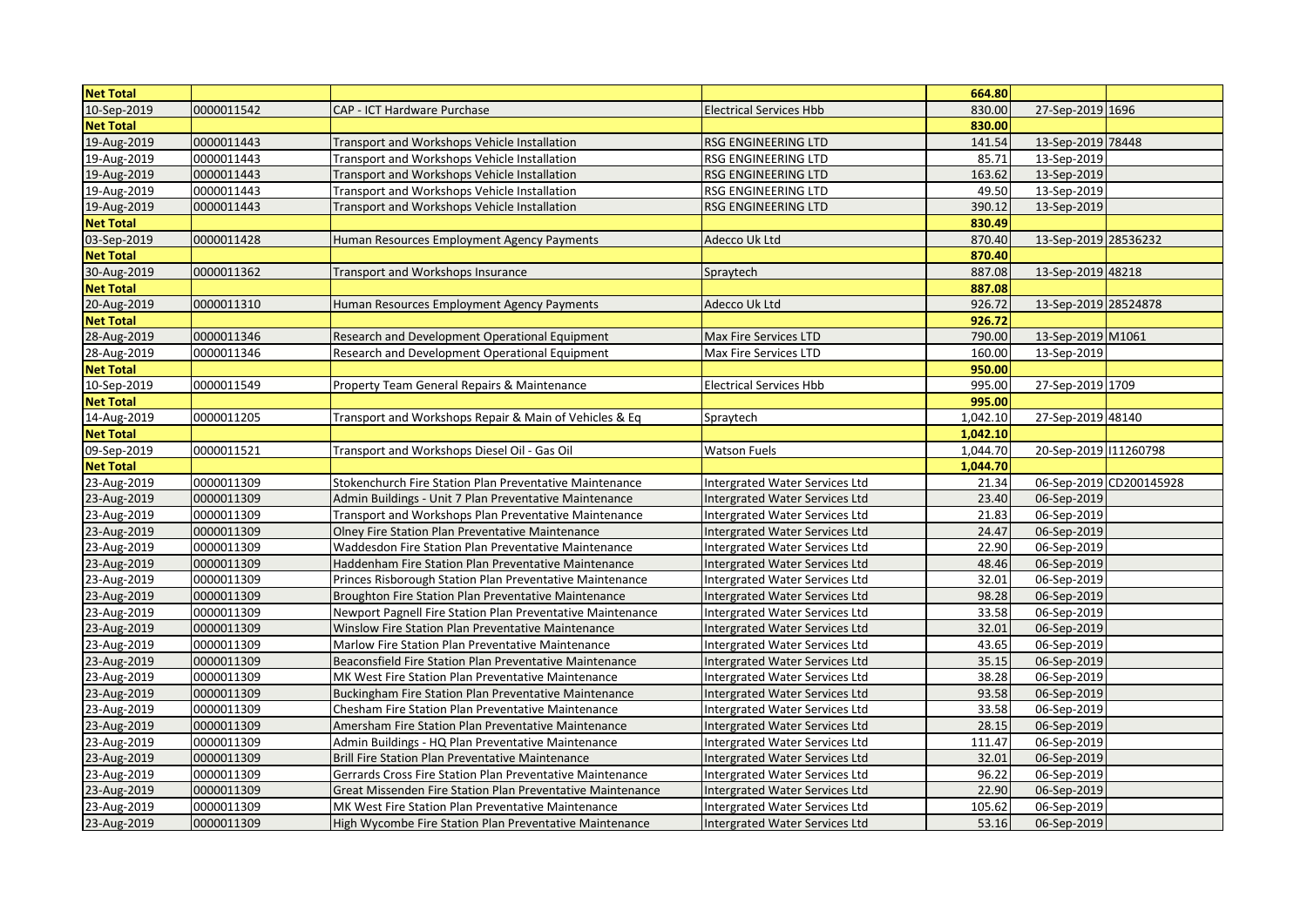| <b>Net Total</b> |            |                                                            |                                | 1,052.05 |                       |  |
|------------------|------------|------------------------------------------------------------|--------------------------------|----------|-----------------------|--|
| 19-Aug-2019      | 0000011274 | Equipment Management Operational Equipment                 | Weber Rescue Uk Ltd            | 1,035.00 | 06-Sep-2019 20-R1339  |  |
| 19-Aug-2019      | 0000011274 | <b>Equipment Management General Postage</b>                | Weber Rescue Uk Ltd            | 21.50    | 06-Sep-2019           |  |
| <b>Net Total</b> |            |                                                            |                                | 1,056.50 |                       |  |
| 10-Sep-2019      | 0000011556 | Urban Search and Rescue Plan Preventative Maintenance      | <b>Electrical Services Hbb</b> | 50.00    | 27-Sep-2019 1702      |  |
| 10-Sep-2019      | 0000011556 | Marlow Fire Station Plan Preventative Maintenance          | <b>Electrical Services Hbb</b> | 50.00    | 27-Sep-2019           |  |
| 10-Sep-2019      | 0000011556 | Olney Fire Station Plan Preventative Maintenance           | <b>Electrical Services Hbb</b> | 50.00    | 27-Sep-2019           |  |
| 10-Sep-2019      | 0000011556 | Transport and Workshops Plan Preventative Maintenance      | <b>Electrical Services Hbb</b> | 50.00    | 27-Sep-2019           |  |
| 10-Sep-2019      | 0000011556 | High Wycombe Fire Station Plan Preventative Maintenance    | <b>Electrical Services Hbb</b> | 50.00    | 27-Sep-2019           |  |
| 10-Sep-2019      | 0000011556 | MK West Fire Station Plan Preventative Maintenance         | <b>Electrical Services Hbb</b> | 50.00    | 27-Sep-2019           |  |
| 10-Sep-2019      | 0000011556 | Waddesdon Fire Station Plan Preventative Maintenance       | <b>Electrical Services Hbb</b> | 50.00    | 27-Sep-2019           |  |
| 10-Sep-2019      | 0000011556 | Amersham Fire Station Plan Preventative Maintenance        | <b>Electrical Services Hbb</b> | 50.00    | 27-Sep-2019           |  |
| 10-Sep-2019      | 0000011556 | Broughton Fire Station Plan Preventative Maintenance       | <b>Electrical Services Hbb</b> | 50.00    | 27-Sep-2019           |  |
| 10-Sep-2019      | 0000011556 | Great Missenden Fire Station Plan Preventative Maintenance | <b>Electrical Services Hbb</b> | 50.00    | 27-Sep-2019           |  |
| 10-Sep-2019      | 0000011556 | Princes Risborough Station Plan Preventative Maintenance   | <b>Electrical Services Hbb</b> | 50.00    | 27-Sep-2019           |  |
| 10-Sep-2019      | 0000011556 | Stokenchurch Fire Station Plan Preventative Maintenance    | <b>Electrical Services Hbb</b> | 50.00    | 27-Sep-2019           |  |
| 10-Sep-2019      | 0000011556 | Newport Pagnell Fire Station Plan Preventative Maintenance | <b>Electrical Services Hbb</b> | 50.00    | 27-Sep-2019           |  |
| 10-Sep-2019      | 0000011556 | Beaconsfield Fire Station Plan Preventative Maintenance    | <b>Electrical Services Hbb</b> | 50.00    | 27-Sep-2019           |  |
| 10-Sep-2019      | 0000011556 | Buckingham Fire Station Plan Preventative Maintenance      | <b>Electrical Services Hbb</b> | 50.00    | 27-Sep-2019           |  |
| 10-Sep-2019      | 0000011556 | Gerrards Cross Fire Station Plan Preventative Maintenance  | <b>Electrical Services Hbb</b> | 50.00    | 27-Sep-2019           |  |
| 10-Sep-2019      | 0000011556 | Aylesbury Fire Station Plan Preventative Maintenance       | <b>Electrical Services Hbb</b> | 50.00    | 27-Sep-2019           |  |
| 10-Sep-2019      | 0000011556 | Chesham Fire Station Plan Preventative Maintenance         | <b>Electrical Services Hbb</b> | 50.00    | 27-Sep-2019           |  |
| 10-Sep-2019      | 0000011556 | Haddenham Fire Station Plan Preventative Maintenance       | <b>Electrical Services Hbb</b> | 50.00    | 27-Sep-2019           |  |
| 10-Sep-2019      | 0000011556 | Brill Fire Station Plan Preventative Maintenance           | Electrical Services Hbb        | 50.00    | 27-Sep-2019           |  |
| 10-Sep-2019      | 0000011556 | Winslow Fire Station Plan Preventative Maintenance         | <b>Electrical Services Hbb</b> | 50.00    | 27-Sep-2019           |  |
| <b>Net Total</b> |            |                                                            |                                | 1,050.00 |                       |  |
| 15-Aug-2019      | 0000011294 | <b>Staff Development Staff Training Fees</b>               | MSA (BRITAIN) LTD              | 1,124.00 | 06-Sep-2019 960515136 |  |
| <b>Net Total</b> |            |                                                            |                                | 1,124.00 |                       |  |
| 22-Aug-2019      | 0000011286 | Property Team General Repairs & Maintenance                | NLC Nova Lift Co Ltd           | 1,145.37 | 13-Sep-2019 60193     |  |
| <b>Net Total</b> |            |                                                            |                                | 1,145.37 |                       |  |
| 10-Sep-2019      | 0000011554 | Property Team General Repairs & Maintenance                | <b>Electrical Services Hbb</b> | 65.00    | 27-Sep-2019 1704      |  |
| 10-Sep-2019      | 0000011554 | Property Team General Repairs & Maintenance                | <b>Electrical Services Hbb</b> | 11.00    | 27-Sep-2019           |  |
| 10-Sep-2019      | 0000011554 | Property Team General Repairs & Maintenance                | <b>Electrical Services Hbb</b> | 10.00    | 27-Sep-2019           |  |
| 10-Sep-2019      | 0000011554 | Property Team General Repairs & Maintenance                | <b>Electrical Services Hbb</b> | 18.00    | 27-Sep-2019           |  |
| 10-Sep-2019      | 0000011554 | Property Team General Repairs & Maintenance                | <b>Electrical Services Hbb</b> | 35.00    | 27-Sep-2019           |  |
| 10-Sep-2019      | 0000011554 | Property Team General Repairs & Maintenance                | <b>Electrical Services Hbb</b> | 42.00    | 27-Sep-2019           |  |
| 10-Sep-2019      | 0000011554 | Property Team General Repairs & Maintenance                | <b>Electrical Services Hbb</b> | 67.00    | 27-Sep-2019           |  |
| 10-Sep-2019      | 0000011554 | Property Team General Repairs & Maintenance                | <b>Electrical Services Hbb</b> | 48.00    | 27-Sep-2019           |  |
| 10-Sep-2019      | 0000011554 | Property Team General Repairs & Maintenance                | <b>Electrical Services Hbb</b> | 236.00   | 27-Sep-2019           |  |
| 10-Sep-2019      | 0000011554 | Property Team General Repairs & Maintenance                | Electrical Services Hbb        | 129.00   | 27-Sep-2019           |  |
| 10-Sep-2019      | 0000011554 | Property Team General Repairs & Maintenance                | Electrical Services Hbb        | 87.00    | 27-Sep-2019           |  |
| 10-Sep-2019      | 0000011554 | Property Team General Repairs & Maintenance                | <b>Electrical Services Hbb</b> | 227.00   | 27-Sep-2019           |  |
| 10-Sep-2019      | 0000011554 | Property Team General Repairs & Maintenance                | <b>Electrical Services Hbb</b> | 5.00     | 27-Sep-2019           |  |
| 10-Sep-2019      | 0000011554 | Property Team General Repairs & Maintenance                | <b>Electrical Services Hbb</b> | 60.00    | 27-Sep-2019           |  |
| 10-Sep-2019      | 0000011554 | Property Team General Repairs & Maintenance                | <b>Electrical Services Hbb</b> | 100.00   | 27-Sep-2019           |  |
| <b>Net Total</b> |            |                                                            |                                | 1.140.00 |                       |  |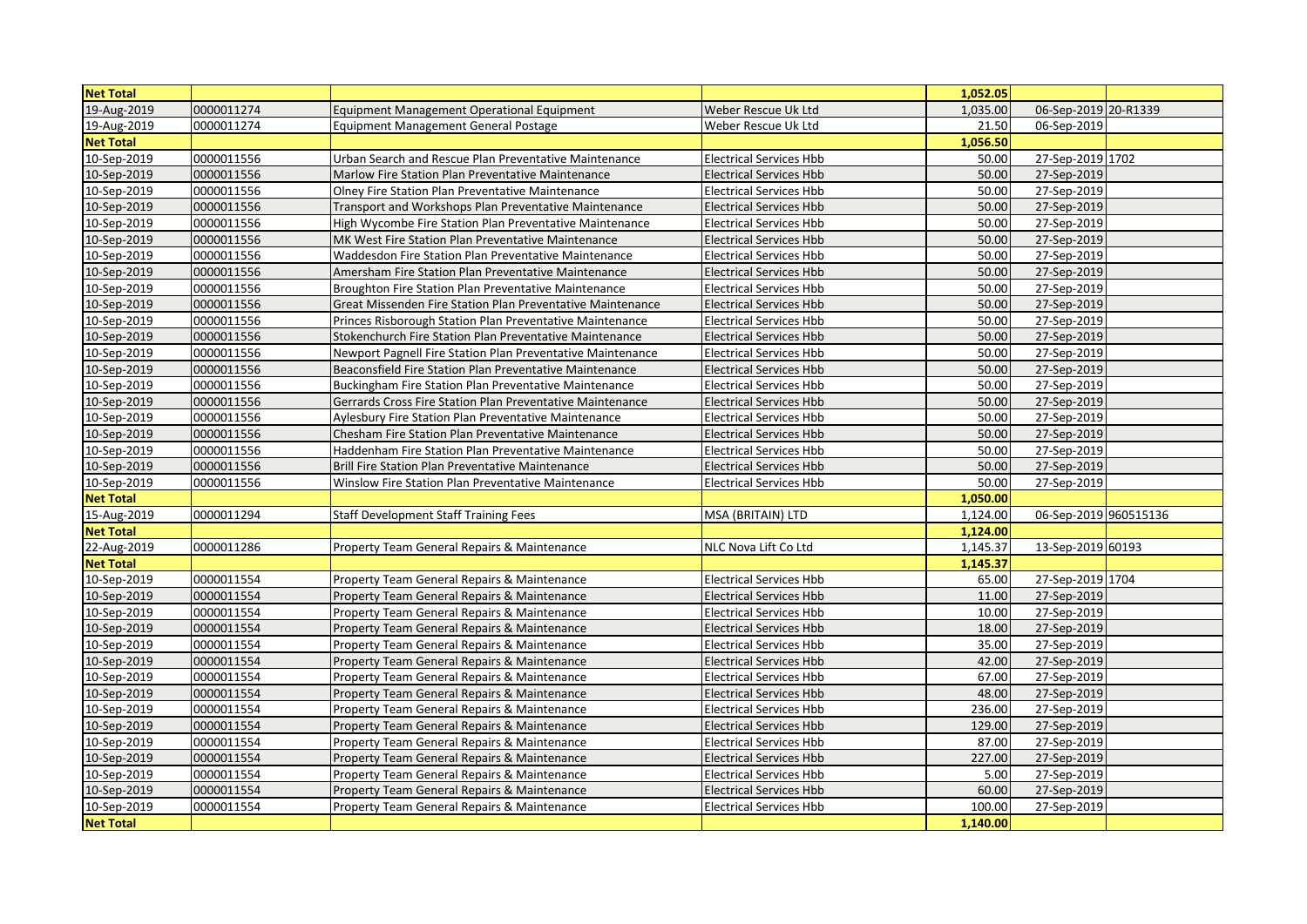| 14-Aug-2019      | 0000011363 | Property Team General Repairs & Maintenance                | Vectec Ltd                          | 250.00   | 06-Sep-2019 25177      |  |
|------------------|------------|------------------------------------------------------------|-------------------------------------|----------|------------------------|--|
| 14-Aug-2019      | 0000011363 | Property Team General Repairs & Maintenance                | Vectec Ltd                          | 900.00   | 06-Sep-2019            |  |
| 14-Aug-2019      | 0000011363 | Property Team General Repairs & Maintenance                | Vectec Ltd                          | 75.00    | 06-Sep-2019            |  |
| <b>Net Total</b> |            |                                                            |                                     | 1,225.00 |                        |  |
| 31-Jul-2019      | 0000011441 | Transport and Workshops Consultancy Fees                   | Davis - Licence Check Limited       | 65.65    | 13-Sep-2019 11060      |  |
| 31-Jul-2019      | 0000011441 | Transport and Workshops Consultancy Fees                   | Davis - Licence Check Limited       | 1,182.00 | 13-Sep-2019            |  |
| 31-Jul-2019      | 0000011441 | Transport and Workshops Consultancy Fees                   | Davis - Licence Check Limited       | 48.00    | 13-Sep-2019            |  |
| <b>Net Total</b> |            |                                                            |                                     | 1,295.65 |                        |  |
| 01-Aug-2019      | 0000011048 | <b>CT Telephones</b>                                       | Daisy Telecoms Ltd                  | 1,295.89 | 13-Sep-2019 9267033    |  |
| <b>Net Total</b> |            |                                                            |                                     | 1,295.89 |                        |  |
| 24-Jul-2019      | 0000011092 | Finance Employment Agency Payments                         | Hays Specialist Recruitment Ltd     | 1,304.75 | 13-Sep-2019 1009875218 |  |
| <b>Net Total</b> |            |                                                            |                                     | 1,304.75 |                        |  |
| 01-Sep-2019      | 0000011415 | <b>CT Telephones</b>                                       | Daisy Telecoms Ltd                  | 1,319.24 | 13-Sep-2019 9360886    |  |
| <b>Net Total</b> |            |                                                            |                                     | 1,319.24 |                        |  |
| 14-Aug-2019      | 0000011231 | Transport and Workshops Spares for Red Fleet               | <b>Essex County F&amp;R Service</b> | 600.00   | 06-Sep-2019 FSIN11724  |  |
| 14-Aug-2019      | 0000011231 | Transport and Workshops Spares for Red Fleet               | <b>Essex County F&amp;R Service</b> | 281.25   | 06-Sep-2019            |  |
| 14-Aug-2019      | 0000011231 | Transport and Workshops Spares for Red Fleet               | <b>Essex County F&amp;R Service</b> | 450.00   | 06-Sep-2019            |  |
| <b>Net Total</b> |            |                                                            |                                     | 1,331.25 |                        |  |
| 09-Sep-2019      | 0000011522 | Transport and Workshops Diesel Oil - Gas Oil               | <b>Watson Fuels</b>                 | 1,358.11 | 20-Sep-2019 11260799   |  |
| <b>Net Total</b> |            |                                                            |                                     | 1,358.11 |                        |  |
| 15-Aug-2019      | 0000011237 | Transport and Workshops Spares for Red Fleet               | Truckeast Ltd                       | 1,369.34 | 06-Sep-2019 15618679   |  |
| <b>Net Total</b> |            |                                                            |                                     | 1,369.34 |                        |  |
| 10-Sep-2019      | 0000011560 | Aylesbury Fire Station Plan Preventative Maintenance       | <b>Electrical Services Hbb</b>      | 60.00    | 27-Sep-2019 1697       |  |
| 10-Sep-2019      | 0000011560 | Princes Risborough Station Plan Preventative Maintenance   | <b>Electrical Services Hbb</b>      | 60.00    | 27-Sep-2019            |  |
| 10-Sep-2019      | 0000011560 | Gerrards Cross Fire Station Plan Preventative Maintenance  | <b>Electrical Services Hbb</b>      | 60.00    | 27-Sep-2019            |  |
| 10-Sep-2019      | 0000011560 | Admin Buildings - HQ Plan Preventative Maintenance         | <b>Electrical Services Hbb</b>      | 60.00    | 27-Sep-2019            |  |
| 10-Sep-2019      | 0000011560 | Amersham Fire Station Plan Preventative Maintenance        | <b>Electrical Services Hbb</b>      | 60.00    | 27-Sep-2019            |  |
| 10-Sep-2019      | 0000011560 | Beaconsfield Fire Station Plan Preventative Maintenance    | <b>Electrical Services Hbb</b>      | 60.00    | 27-Sep-2019            |  |
| 10-Sep-2019      | 0000011560 | Buckingham Fire Station Plan Preventative Maintenance      | Electrical Services Hbb             | 60.00    | 27-Sep-2019            |  |
| 10-Sep-2019      | 0000011560 | Broughton Fire Station Plan Preventative Maintenance       | <b>Electrical Services Hbb</b>      | 60.00    | 27-Sep-2019            |  |
| 10-Sep-2019      | 0000011560 | Winslow Fire Station Plan Preventative Maintenance         | <b>Electrical Services Hbb</b>      | 60.00    | 27-Sep-2019            |  |
| 10-Sep-2019      | 0000011560 | Brill Fire Station Plan Preventative Maintenance           | <b>Electrical Services Hbb</b>      | 60.00    | 27-Sep-2019            |  |
| 10-Sep-2019      | 0000011560 | Olney Fire Station Plan Preventative Maintenance           | <b>Electrical Services Hbb</b>      | 60.00    | 27-Sep-2019            |  |
| 10-Sep-2019      | 0000011560 | Haddenham Fire Station Plan Preventative Maintenance       | <b>Electrical Services Hbb</b>      | 60.00    | 27-Sep-2019            |  |
| 10-Sep-2019      | 0000011560 | Stokenchurch Fire Station Plan Preventative Maintenance    | <b>Electrical Services Hbb</b>      | 60.00    | 27-Sep-2019            |  |
| 10-Sep-2019      | 0000011560 | Great Missenden Fire Station Plan Preventative Maintenance | <b>Electrical Services Hbb</b>      | 60.00    | 27-Sep-2019            |  |
| 10-Sep-2019      | 0000011560 | Waddesdon Fire Station Plan Preventative Maintenance       | Electrical Services Hbb             | 60.00    | 27-Sep-2019            |  |
| 10-Sep-2019      | 0000011560 | Transport and Workshops Plan Preventative Maintenance      | <b>Electrical Services Hbb</b>      | 60.00    | 27-Sep-2019            |  |
| 10-Sep-2019      | 0000011560 | Marlow Fire Station Plan Preventative Maintenance          | <b>Electrical Services Hbb</b>      | 60.00    | 27-Sep-2019            |  |
| 10-Sep-2019      | 0000011560 | MK West Fire Station Plan Preventative Maintenance         | <b>Electrical Services Hbb</b>      | 60.00    | 27-Sep-2019            |  |
| 10-Sep-2019      | 0000011560 | Newport Pagnell Fire Station Plan Preventative Maintenance | <b>Electrical Services Hbb</b>      | 60.00    | 27-Sep-2019            |  |
| 10-Sep-2019      | 0000011560 | High Wycombe Fire Station Plan Preventative Maintenance    | <b>Electrical Services Hbb</b>      | 60.00    | 27-Sep-2019            |  |
| 10-Sep-2019      | 0000011560 | Chesham Fire Station Plan Preventative Maintenance         | <b>Electrical Services Hbb</b>      | 60.00    | 27-Sep-2019            |  |
| 10-Sep-2019      | 0000011560 | Admin Buildings - Unit 7 Plan Preventative Maintenance     | <b>Electrical Services Hbb</b>      | 60.00    | 27-Sep-2019            |  |
| <b>Net Total</b> |            |                                                            |                                     | 1.320.00 |                        |  |
| 26-Sep-2019      | 0000011689 | <b>Apprentices Employment Agency Payments</b>              | <b>Encompass Select Limited</b>     | 1,457.29 | 26-Sep-2019 1089       |  |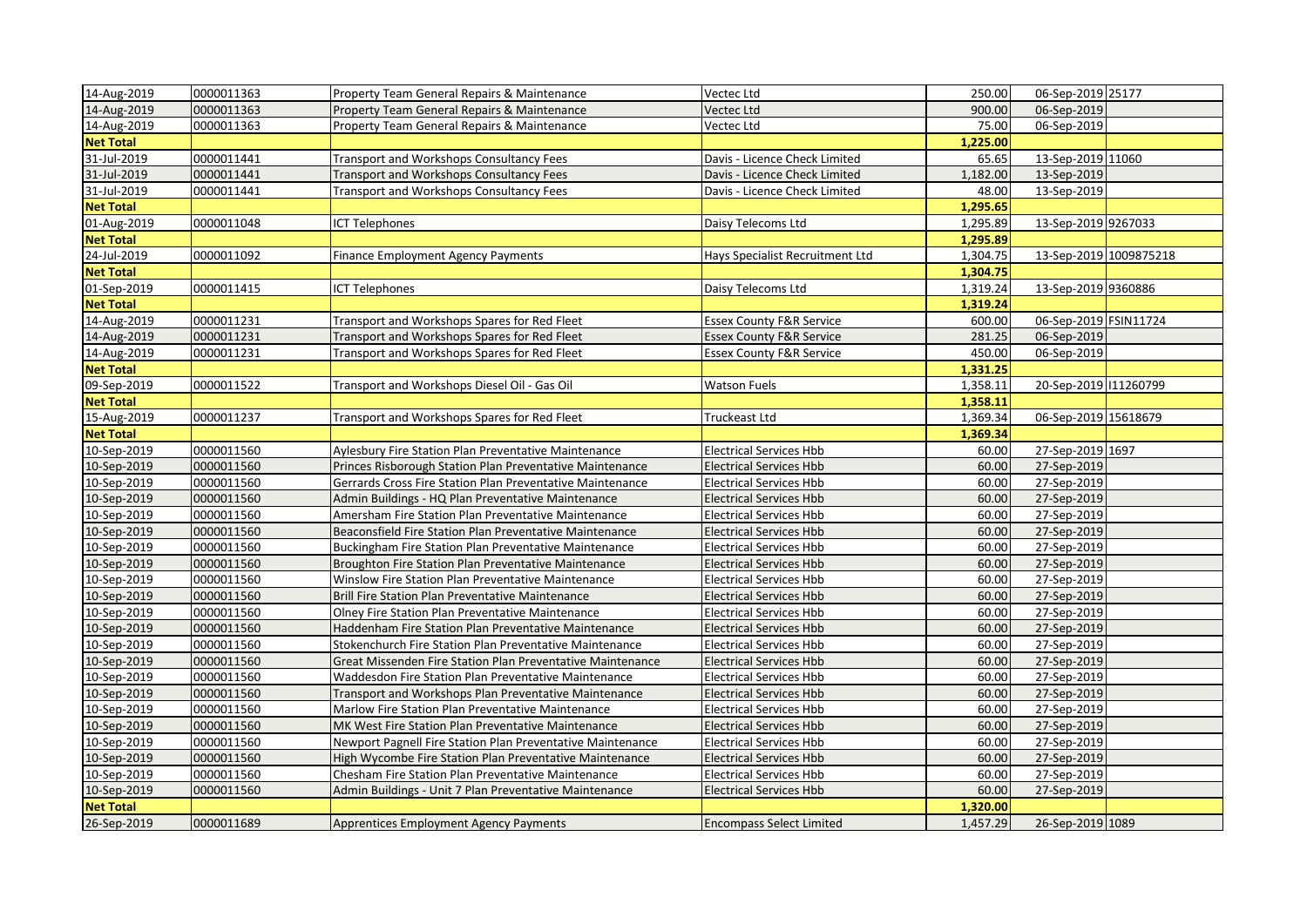| <b>Net Total</b> |            |                                                            |                                | 1,457.29 |                        |                           |
|------------------|------------|------------------------------------------------------------|--------------------------------|----------|------------------------|---------------------------|
| 10-Sep-2019      | 0000011555 | Brill Fire Station Plan Preventative Maintenance           | <b>Electrical Services Hbb</b> | 45.00    | 27-Sep-2019 1703       |                           |
| 10-Sep-2019      | 0000011555 | Newport Pagnell Fire Station Plan Preventative Maintenance | <b>Electrical Services Hbb</b> | 25.00    | 27-Sep-2019            |                           |
| 10-Sep-2019      | 0000011555 | MK West Fire Station Plan Preventative Maintenance         | <b>Electrical Services Hbb</b> | 50.00    | 27-Sep-2019            |                           |
| 10-Sep-2019      | 0000011555 | High Wycombe Fire Station Plan Preventative Maintenance    | <b>Electrical Services Hbb</b> | 50.00    | 27-Sep-2019            |                           |
| 10-Sep-2019      | 0000011555 | Chesham Fire Station Plan Preventative Maintenance         | <b>Electrical Services Hbb</b> | 50.00    | 27-Sep-2019            |                           |
| 10-Sep-2019      | 0000011555 | Stokenchurch Fire Station Plan Preventative Maintenance    | Electrical Services Hbb        | 45.00    | 27-Sep-2019            |                           |
| 10-Sep-2019      | 0000011555 | Haddenham Fire Station Plan Preventative Maintenance       | Electrical Services Hbb        | 45.00    | 27-Sep-2019            |                           |
| 10-Sep-2019      | 0000011555 | Marlow Fire Station Plan Preventative Maintenance          | <b>Electrical Services Hbb</b> | 160.00   | 27-Sep-2019            |                           |
| 10-Sep-2019      | 0000011555 | Olney Fire Station Plan Preventative Maintenance           | <b>Electrical Services Hbb</b> | 25.00    | 27-Sep-2019            |                           |
| 10-Sep-2019      | 0000011555 | Buckingham Fire Station Plan Preventative Maintenance      | Electrical Services Hbb        | 25.00    | 27-Sep-2019            |                           |
| 10-Sep-2019      | 0000011555 | Gerrards Cross Fire Station Plan Preventative Maintenance  | <b>Electrical Services Hbb</b> | 25.00    | 27-Sep-2019            |                           |
| 10-Sep-2019      | 0000011555 | Amersham Fire Station Plan Preventative Maintenance        | <b>Electrical Services Hbb</b> | 45.00    | 27-Sep-2019            |                           |
| 10-Sep-2019      | 0000011555 | Princes Risborough Station Plan Preventative Maintenance   | <b>Electrical Services Hbb</b> | 25.00    | 27-Sep-2019            |                           |
| 10-Sep-2019      | 0000011555 | Winslow Fire Station Plan Preventative Maintenance         | <b>Electrical Services Hbb</b> | 25.00    | 27-Sep-2019            |                           |
| 10-Sep-2019      | 0000011555 | Transport and Workshops Plan Preventative Maintenance      | Electrical Services Hbb        | 170.00   | 27-Sep-2019            |                           |
| 10-Sep-2019      | 0000011555 | Aylesbury Fire Station Plan Preventative Maintenance       | <b>Electrical Services Hbb</b> | 110.00   | 27-Sep-2019            |                           |
| 10-Sep-2019      | 0000011555 | Great Missenden Fire Station Plan Preventative Maintenance | <b>Electrical Services Hbb</b> | 90.00    | 27-Sep-2019            |                           |
| 10-Sep-2019      | 0000011555 | Beaconsfield Fire Station Plan Preventative Maintenance    | <b>Electrical Services Hbb</b> | 45.00    | 27-Sep-2019            |                           |
| 10-Sep-2019      | 0000011555 | Admin Buildings - Unit 7 Plan Preventative Maintenance     | Electrical Services Hbb        | 130.00   | 27-Sep-2019            |                           |
| 10-Sep-2019      | 0000011555 | MK West Fire Station Plan Preventative Maintenance         | <b>Electrical Services Hbb</b> | 70.00    | 27-Sep-2019            |                           |
| 10-Sep-2019      | 0000011555 | Admin Buildings - HQ Plan Preventative Maintenance         | <b>Electrical Services Hbb</b> | 180.00   | 27-Sep-2019            |                           |
| 10-Sep-2019      | 0000011555 | Broughton Fire Station Plan Preventative Maintenance       | <b>Electrical Services Hbb</b> | 45.00    | 27-Sep-2019            |                           |
| <b>Net Total</b> |            |                                                            |                                | 1,480.00 |                        |                           |
| 15-Aug-2019      | 0000011252 | CAP - ICT Hardware Purchase                                | Radiocoms Systems Limited      | 1,376.00 |                        | 13-Sep-2019 RSLSI19005774 |
| 15-Aug-2019      | 0000011252 | CAP - ICT Hardware Purchase                                | Radiocoms Systems Limited      | 48.88    | 13-Sep-2019            |                           |
| 15-Aug-2019      | 0000011252 | CAP - ICT Hardware Purchase                                | Radiocoms Systems Limited      | 96.00    | 13-Sep-2019            |                           |
| <b>Net Total</b> |            |                                                            |                                | 1,520.88 |                        |                           |
| 05-Sep-2019      | 0000011468 | Admin Buildings - Unit 7 Electricity                       | Scottish Power                 | 1,527.76 | 20-Sep-2019 106441969  |                           |
| <b>Net Total</b> |            |                                                            |                                | 1,527.76 |                        |                           |
| 09-Sep-2019      | 0000011519 | Transport and Workshops Diesel Oil - Gas Oil               | Watson Fuels                   | 1,567.05 | 13-Sep-2019 111260796  |                           |
| <b>Net Total</b> |            |                                                            |                                | 1,567.05 |                        |                           |
| 29-Jul-2019      | 0000010973 | ICT Computer Maintenance                                   | Konica Minolta                 | 1,574.86 | 13-Sep-2019 1145645064 |                           |
| <b>Net Total</b> |            |                                                            |                                | 1,574.86 |                        |                           |
| 15-Aug-2019      | 0000011529 | Property Team Other Energy Costs                           | <b>Gazprom Energy</b>          | 1,618.95 |                        | 27-Sep-2019 INV00635200   |
| <b>Net Total</b> |            |                                                            |                                | 1,618.95 |                        |                           |
| 19-Jul-2019      | 0000010927 | CAP - ICT Hardware Purchase                                | <b>XMA Ltd</b>                 | 303.02   | 06-Sep-2019 KS97277    |                           |
| 19-Jul-2019      | 0000010927 | <b>CAP - ICT Hardware Purchase</b>                         | XMA Ltd                        | 1,420.20 | 06-Sep-2019            |                           |
| <b>Net Total</b> |            |                                                            |                                | 1,723.22 |                        |                           |
| 10-Sep-2019      | 0000011559 | Property Team General Repairs & Maintenance                | <b>Electrical Services Hbb</b> | 1,780.00 | 27-Sep-2019 1700       |                           |
| <b>Net Total</b> |            |                                                            |                                | 1,780.00 |                        |                           |
| 10-Sep-2019      | 0000011553 | Aylesbury Fire Station Plan Preventative Maintenance       | <b>Electrical Services Hbb</b> | 313.00   | 27-Sep-2019 1705       |                           |
| 10-Sep-2019      | 0000011553 | Princes Risborough Station Plan Preventative Maintenance   | <b>Electrical Services Hbb</b> | 313.00   | 27-Sep-2019            |                           |
| 10-Sep-2019      | 0000011553 | MK West Fire Station Plan Preventative Maintenance         | <b>Electrical Services Hbb</b> | 313.00   | 27-Sep-2019            |                           |
| 10-Sep-2019      | 0000011553 | Broughton Fire Station Plan Preventative Maintenance       | <b>Electrical Services Hbb</b> | 313.00   | 27-Sep-2019            |                           |
| 10-Sep-2019      | 0000011553 | Marlow Fire Station Plan Preventative Maintenance          | <b>Electrical Services Hbb</b> | 313.00   | 27-Sep-2019            |                           |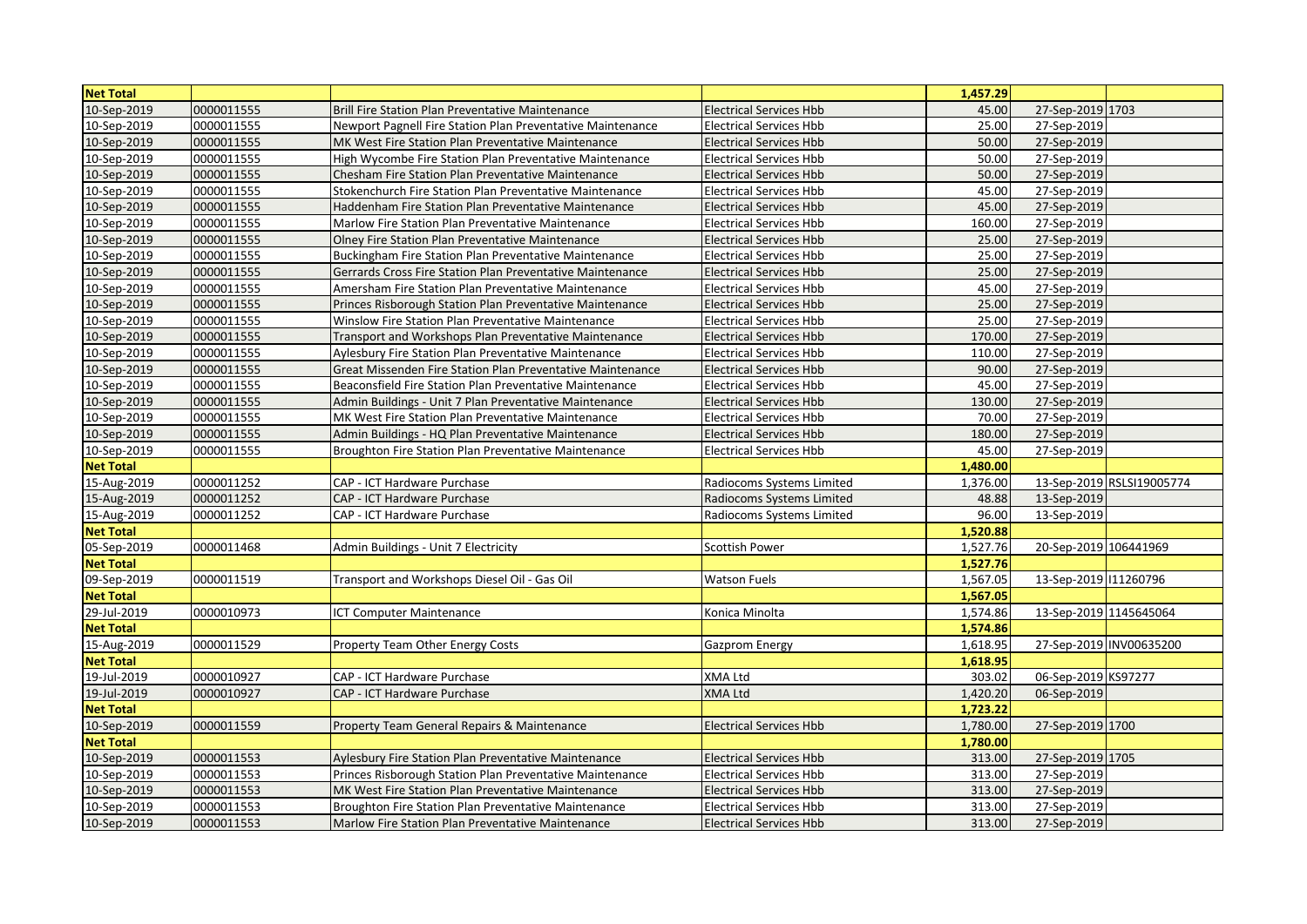| 10-Sep-2019      | 0000011553 | Transport and Workshops Plan Preventative Maintenance | <b>Electrical Services Hbb</b>       | 313.00   | 27-Sep-2019            |                            |
|------------------|------------|-------------------------------------------------------|--------------------------------------|----------|------------------------|----------------------------|
| <b>Net Total</b> |            |                                                       |                                      | 1,878.00 |                        |                            |
| 07-Aug-2019      | 0000011295 | Transport and Workshops Fuel Tanks - Service & Maint  | Vectec Ltd                           | 281.06   | 06-Sep-2019 25154      |                            |
| 07-Aug-2019      | 0000011295 | Transport and Workshops Fuel Tanks - Service & Maint  | Vectec Ltd                           | 162.25   | 06-Sep-2019            |                            |
| 07-Aug-2019      | 0000011295 | Transport and Workshops Fuel Tanks - Service & Maint  | Vectec Ltd                           | 237.25   | 06-Sep-2019            |                            |
| <b>Net Total</b> |            |                                                       |                                      | 680.56   |                        |                            |
| 29-Jul-2019      | 0000011420 | <b>ICT Computer Software</b>                          | <b>Warwick Int Computing Systems</b> | 2,190.00 | 13-Sep-2019 13753      |                            |
| <b>Net Total</b> |            |                                                       |                                      | 2,190.00 |                        |                            |
| 31-Jul-2019      | 0000011436 | Transport and Workshops Vehicle Installation          | Pressfab EVO Ltd                     | 2,235.84 | 13-Sep-2019 9596       |                            |
| <b>Net Total</b> |            |                                                       |                                      | 2,235.84 |                        |                            |
| 26-Jul-2019      | 0000011434 | Transport and Workshops Tyres & Tubes                 | Tructyre Fleet Management Limited    | 2,283.30 | 13-Sep-2019 44100561   |                            |
| <b>Net Total</b> |            |                                                       |                                      | 2,283.30 |                        |                            |
| 16-Aug-2019      | 0000011329 | Transport and Workshops Car Leasing                   | Lex Autolease Ltd                    | 2,325.45 | 06-Sep-2019 MRI9041832 |                            |
| 16-Aug-2019      | 0000011329 | <b>Transport and Workshops Contracted Maintenance</b> | Lex Autolease Ltd                    | 218.46   | 06-Sep-2019            |                            |
| <b>Net Total</b> |            |                                                       |                                      | 2,543.91 |                        |                            |
| 30-Aug-2019      | 0000011357 | <b>Property Team Cleaning Contract Services</b>       | <b>Ever Brite Cleaning Services</b>  | 2,582.22 | 13-Sep-2019 24747      |                            |
| <b>Net Total</b> |            |                                                       |                                      | 2,582.22 |                        |                            |
| 10-Sep-2019      | 0000011629 | Transport and Workshops Diesel Oil - Gas Oil          | <b>Watson Fuels</b>                  | 2,611.75 | 27-Sep-2019 11263907   |                            |
| <b>Net Total</b> |            |                                                       |                                      | 2,611.75 |                        |                            |
| 10-Sep-2019      | 0000011677 | Transport and Workshops Diesel Oil - Gas Oil          | <b>Watson Fuels</b>                  | 2,611.75 | 27-Sep-2019 11263905   |                            |
| <b>Net Total</b> |            |                                                       |                                      | 2,611.75 |                        |                            |
| 04-Sep-2019      | 0000011377 | Corporate Management Subs Professional/Nat Bodies     | Improvement & Development Agency     | 2,641.32 | 20-Sep-2019 6016832    |                            |
| <b>Net Total</b> |            |                                                       |                                      | 2,641.32 |                        |                            |
| 31-Aug-2019      | 0000011365 | <b>Property Team Cleaning Contract Services</b>       | <b>Antac Support Service</b>         | 2,738.81 | 13-Sep-2019 59092      |                            |
| <b>Net Total</b> |            |                                                       |                                      | 2,738.81 |                        |                            |
| 20-Aug-2019      | 0000011331 | Equipment Management General Postage                  | <b>CMT Flexibles Ltd</b>             | 45.00    | 06-Sep-2019 182438     |                            |
| 20-Aug-2019      | 0000011331 | Equipment Management Operational Equipment            | <b>CMT Flexibles Ltd</b>             | 2,730.40 | 06-Sep-2019            |                            |
| <b>Net Total</b> |            |                                                       |                                      | 2,775.40 |                        |                            |
| 14-Aug-2019      | 0000011232 | Urban Search and Rescue Other Training                | Merseyside Fire                      | 1,754.00 | 13-Sep-2019 10022143   |                            |
| 14-Aug-2019      | 0000011232 | Urban Search and Rescue Other Training                | Merseyside Fire                      | 1,036.00 | 13-Sep-2019            |                            |
| <b>Net Total</b> |            |                                                       |                                      | 2,790.00 |                        |                            |
| 23-Jul-2019      | 0000011644 | <b>Staff Development Staff Training Fees</b>          | <b>Institute of Directors</b>        | 2,825.00 |                        | 27-Sep-2019 INV-0010081635 |
| <b>Net Total</b> |            |                                                       |                                      | 2,825.00 |                        |                            |
| 15-Aug-2019      | 0000011245 | Thames Valley Collaboration Agency Services           | Royal Berkshire Fire Authority       | 2,854.63 | 06-Sep-2019 OP/I000770 |                            |
| <b>Net Total</b> |            |                                                       |                                      | 2,854.63 |                        |                            |
| 10-Sep-2019      | 0000011675 | Transport and Workshops Diesel Oil - Gas Oil          | <b>Watson Fuels</b>                  | 2,925.16 | 27-Sep-2019 11263903   |                            |
| <b>Net Total</b> |            |                                                       |                                      | 2,925.16 |                        |                            |
| 16-Aug-2019      | 0000011253 | Senior Management Team Subs Professional/Nat Bodies   | CFOA Services Ltd                    | 3,088.00 | 06-Sep-2019 CSL18111   |                            |
| <b>Net Total</b> |            |                                                       |                                      | 3,088.00 |                        |                            |
| 06-Sep-2019      | 0000011424 | <b>ICT Computer Maintenance</b>                       | Konica Minolta                       | 3,153.27 | 20-Sep-2019 1146271346 |                            |
| <b>Net Total</b> |            |                                                       |                                      | 3,153.27 |                        |                            |
| 29-Aug-2019      | 0000011418 | CAP - ICT Hardware Purchase                           | One Time Vendors                     | 3,165.00 | 13-Sep-2019 147565     |                            |
| <b>Net Total</b> |            |                                                       |                                      | 3,165.00 |                        |                            |
| 16-Aug-2019      | 0000011327 | Transport and Workshops Car Leasing                   | Lex Autolease Ltd                    | 3,126.95 | 06-Sep-2019 MRI9042470 |                            |
| 16-Aug-2019      | 0000011327 | Transport and Workshops Contracted Maintenance        | Lex Autolease Ltd                    | 470.32   | 06-Sep-2019            |                            |
| <b>Net Total</b> |            |                                                       |                                      | 3,597.27 |                        |                            |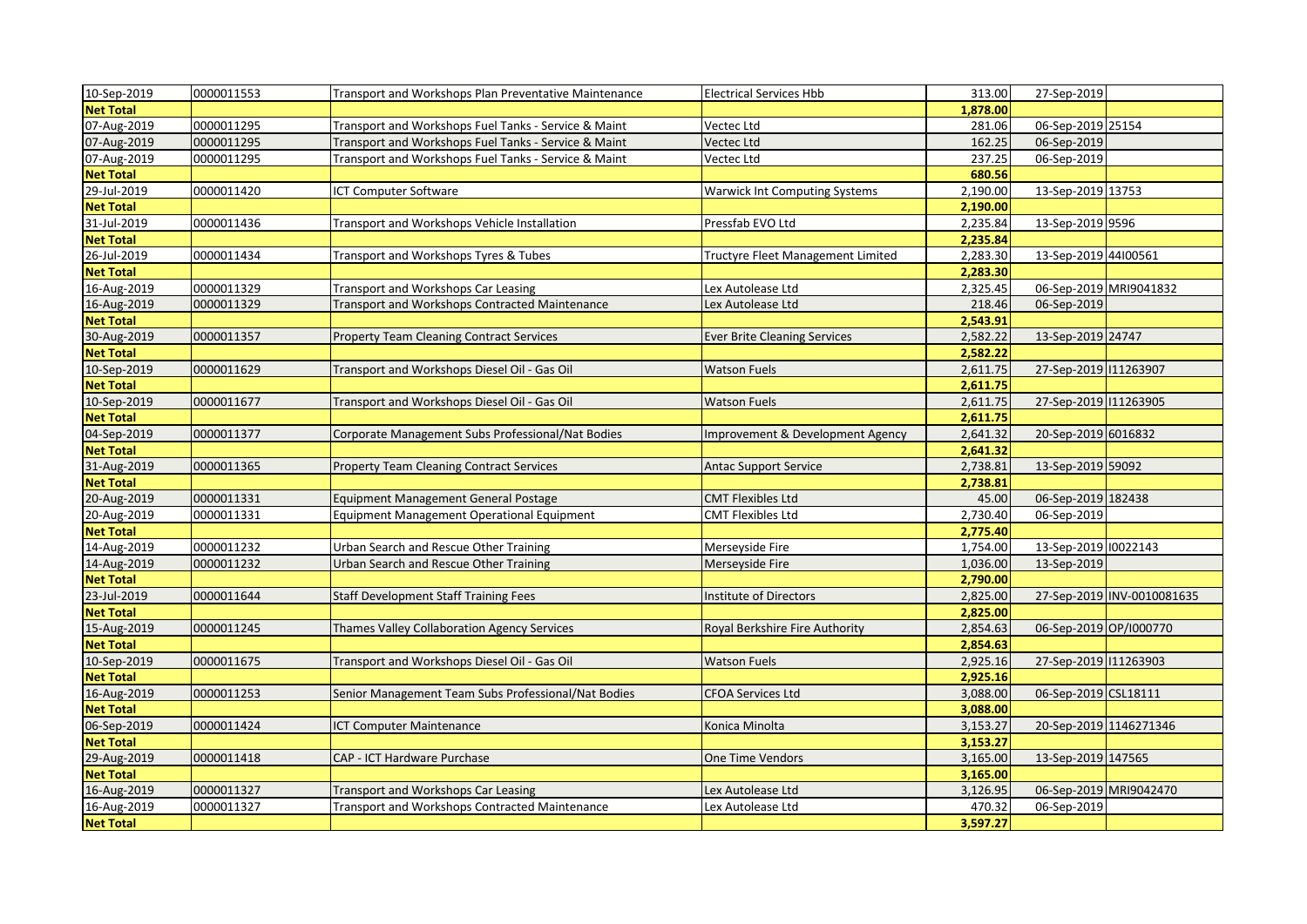| 19-Jul-2019      | 0000011439 | Property Team General Repairs & Maintenance             | ELCAM PROPERTY MAINTENANCE ltd  | 3,300.00  | 13-Sep-2019 2463/19EPM |                             |
|------------------|------------|---------------------------------------------------------|---------------------------------|-----------|------------------------|-----------------------------|
| <b>Net Total</b> |            |                                                         |                                 | 3.300.00  |                        |                             |
| 05-Sep-2019      | 0000011467 | Admin Buildings - HQ Electricity                        | Scottish Power                  | 3,312.25  | 20-Sep-2019 106441740  |                             |
| <b>Net Total</b> |            |                                                         |                                 | 3,312.25  |                        |                             |
| 10-Sep-2019      | 0000011676 | Transport and Workshops Diesel Oil - Gas Oil            | Watson Fuels                    | 3,343.04  | 27-Sep-2019 11263904   |                             |
| <b>Net Total</b> |            |                                                         |                                 | 3,343.04  |                        |                             |
| 16-Aug-2019      | 0000011328 | Transport and Workshops Contracted Maintenance          | Lex Autolease Ltd               | 527.47    | 13-Sep-2019 MRI9042594 |                             |
| 16-Aug-2019      | 0000011328 | Transport and Workshops Car Leasing                     | Lex Autolease Ltd               | 3,406.26  | 13-Sep-2019            |                             |
| <b>Net Total</b> |            |                                                         |                                 | 3,933.73  |                        |                             |
| 31-Jul-2019      | 0000011302 | Transport and Workshops Employment Agency Payments      | Truckeast Ltd                   | 3,960.00  | 13-Sep-2019 109151     |                             |
| <b>Net Total</b> |            |                                                         |                                 | 3,960.00  |                        |                             |
| 04-Sep-2019      | 0000011618 | Prevention Community Safety Charges                     | Fireangel Safety Technology Ltd | 4,095.00  | 27-Sep-2019 1134239    |                             |
| <b>Net Total</b> |            |                                                         |                                 | 4,095.00  |                        |                             |
| 30-Aug-2019      | 0000011471 | Human Resources Occupational Health Nurse Sess          | M.K. Occupational Health        | 4,241.66  | 13-Sep-2019 90232      |                             |
| <b>Net Total</b> |            |                                                         |                                 | 4,241.66  |                        |                             |
| 12-Sep-2019      | 0000011531 | Urban Search and Rescue Other Training                  | Merseyside Fire                 | 4,304.00  | 27-Sep-2019 10022198   |                             |
| <b>Net Total</b> |            |                                                         |                                 | 4,304.00  |                        |                             |
| 04-Sep-2019      | 0000011376 | <b>Childcare Vouchers</b>                               | Sodexo P&MM Ltd Childcare Plus  | 4,519.81  | 06-Sep-2019 3587571    |                             |
| <b>Net Total</b> |            |                                                         |                                 | 4,519.81  |                        |                             |
| 11-Sep-2019      | 0000011511 | CAP - Aylesbury FS - Host Mechanical & Electrical Works | T Clarke Contracting Ltd        | 5,156.00  | 27-Sep-2019 FM-032669  |                             |
| <b>Net Total</b> |            |                                                         |                                 | 5,156.00  |                        |                             |
| 24-Sep-2019      | 0000011602 | Apprentices Employment Agency Payments                  | Encompass Select Limited        | 5,439.39  | 24-Sep-2019 1088       |                             |
| <b>Net Total</b> |            |                                                         |                                 | 5,439.39  |                        |                             |
| 26-Jul-2019      | 0000011416 | <b>Staff Development Staff Training Fees</b>            | Fire Protection Association Ltd | 5,650.00  | 27-Sep-2019 102426     |                             |
| <b>Net Total</b> |            |                                                         |                                 | 5,650.00  |                        |                             |
| 21-Aug-2019      | 0000011444 | <b>ICT Computer Software</b>                            | Airbus Defence And Space        | 5,665.00  | 13-Sep-2019 IN033303   |                             |
| <b>Net Total</b> |            |                                                         |                                 | 5,665.00  |                        |                             |
| 09-Sep-2019      | 0000011520 | Transport and Workshops Diesel Oil - Gas Oil            | <b>Watson Fuels</b>             | 5,745.85  | 13-Sep-2019 11260797   |                             |
| <b>Net Total</b> |            |                                                         |                                 | 5,745.85  |                        |                             |
| 31-Aug-2019      | 0000011425 | Transport and Workshops Employment Agency Payments      | Truckeast Ltd                   | 6,160.00  | 13-Sep-2019 109615     |                             |
| <b>Net Total</b> |            |                                                         |                                 | 6,160.00  |                        |                             |
| 31-Aug-2019      | 0000011417 | <b>Property Team Consultancy Fees</b>                   | Asbri Planning Ltd              | 1,350.00  | 13-Sep-2019 132809     |                             |
| 31-Aug-2019      | 0000011417 | Property Team Consultancy Fees                          | Asbri Planning Ltd              | 5,000.00  | 13-Sep-2019            |                             |
| <b>Net Total</b> |            |                                                         |                                 | 6,350.00  |                        |                             |
| 13-Sep-2019      | 0000011588 | Urban Search and Rescue Other Training                  | Merseyside Fire                 | 7,660.00  | 27-Sep-2019 10022203   |                             |
| <b>Net Total</b> |            |                                                         |                                 | 7,660.00  |                        |                             |
| 01-Jul-2019      | 0000011431 | <b>Response Support Agency Services</b>                 | Hertfordshire County Council    | 11,405.33 | 20-Sep-2019 1802791460 |                             |
| <b>Net Total</b> |            |                                                         |                                 | 11,405.33 |                        |                             |
| 15-Aug-2019      | 0000011426 | <b>ICT Computer Maintenance</b>                         | Aristi Limited                  | 13,125.00 | 13-Sep-2019 INV1475    |                             |
| <b>Net Total</b> |            |                                                         |                                 | 13,125.00 |                        |                             |
| 28-Aug-2019      | 0000011414 | Pension Fund                                            | <b>BCC Pension Fund</b>         | 18,711.76 |                        | 13-Sep-2019 LGPSEESAUGUST19 |
| <b>Net Total</b> |            |                                                         |                                 | 18,711.76 |                        |                             |
| 01-Sep-2019      | 0000011283 | Admin Buildings - Unit 7 Rents and Hire of Premises     | WE BLACK LTD                    | 20,000.00 | 06-Sep-2019 4128       |                             |
| <b>Net Total</b> |            |                                                         |                                 | 20,000.00 |                        |                             |
| 27-Aug-2019      | 0000011451 | ICT Wide area network                                   | Updata Infrastructure Uk        | 21,215.20 | 12-Sep-2019 6092016413 |                             |
| <b>Net Total</b> |            |                                                         |                                 | 21,215.20 |                        |                             |